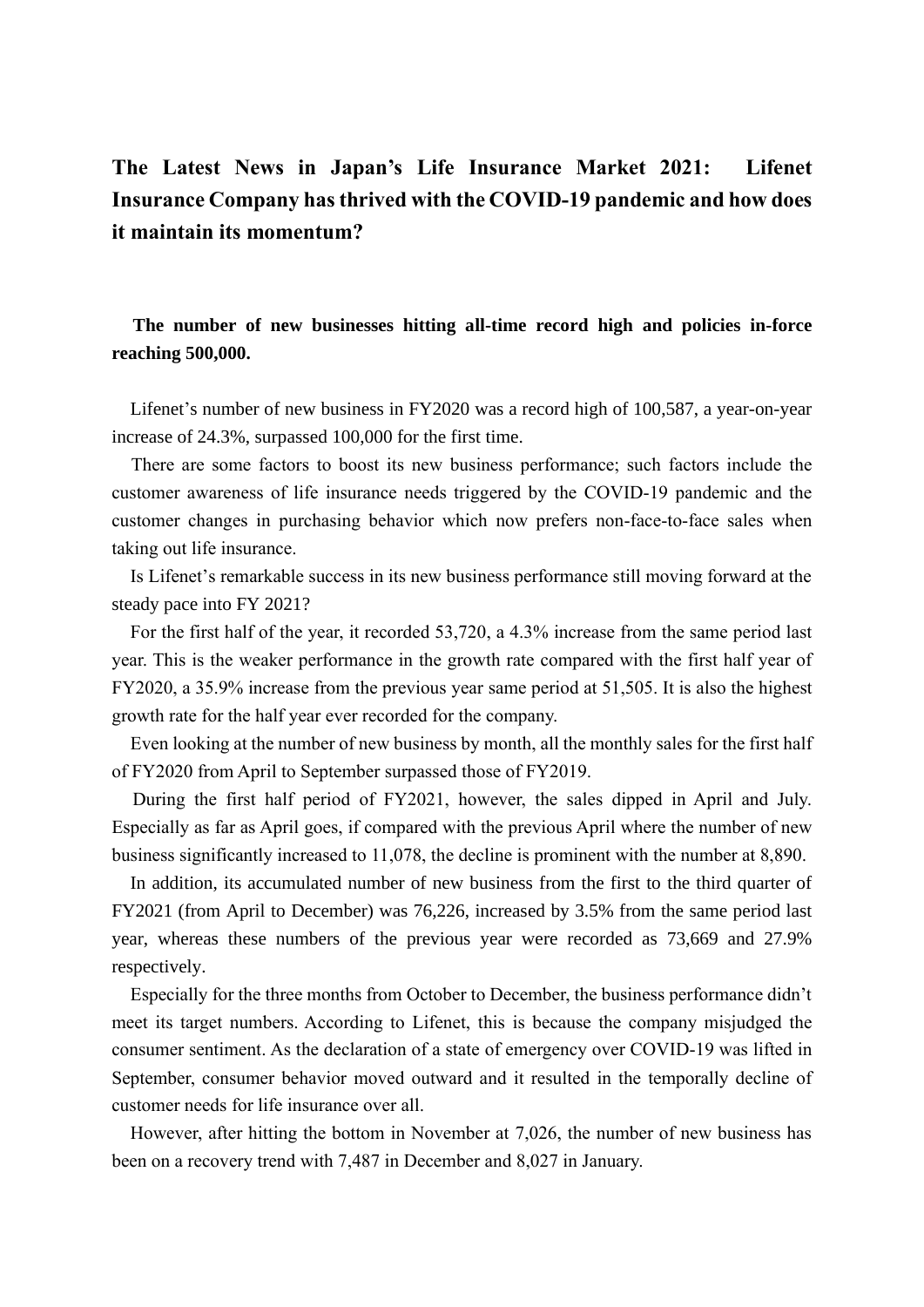On the other hand, the number of policies in force reached 496,659 as of January 2022, and it is without doubt that Lifenet will cross 500,000 mark during FY2021. Lifenet started business in June 2008 and the number of policies in force will surpass 500,000 in about 14 years.

Incidentally, Lifenet's annualized premiums on policies in force as of January 2022 are JPY 21 billion and the breakdown of the number of in-force policies by product is as follows.

Term Life *Kazoku*: 242,350

Whole Life Medical *Jibun*: 135,732

Term Medical Care *Jibun Plus*: 8,554

Long-term Disability *Hataraku-Hito*: 63,146

Cancer *Double Yell*: 46,877

As for the composition ratio of products, Term Life accounts for 48.7%, Whole Life Medical accounts for  $27.3\%$ , and Long-term Disability — the product that Lifenet has been particularly promoting-accounts for 12.7%. Cancer, which was released in September 2017, accounts for 9.4%.

Furthermore, the annualized premium per policy-in-force is about JPY 42,000.

### **Providing** *betterChoice* **through joint subsidiary**

Lifenet's effort in the first half of FY2021 can be summarized into the following three business outcomes.

i. Released new long-term disability insurance *Hataraku-Hito 3* in June.

ii. Launched a subsidiary, Lifenet Mirai.

iii. Launched White Label business with Money Forward

*Hataraku-Hito 3* features the industry's first lump-sum benefit to support returning to work. The benefit is to shoulder the medical costs which might incur even after going back to the workforce and to support the loss of income due to an inability to work fulltime.

Lifenet is a pioneer to sell individual disability insurance in 2010. In 2016, *Hataraku-Hito 2* which allows the policy holder to choose the way of receiving benefits and the term of insurance was introduced. More than 10 years have passed since the first product was placed in the market and the product was updated with the new concept to support returning to the work.

Looking at Lifenet's customer base, 76% of new business come from customers in their 20s to 40s. To be more specific, 30% are in their 30s, 28% are in their 40s and 18% are in their 20s.

That being said, the age group of 50s and 60s also accounts for 17% and 6% respectively, and according to Lifenet, the age range of its customer base has been expanding now that people in their 50s and 60s are becoming to have less hesitation in applying insurance through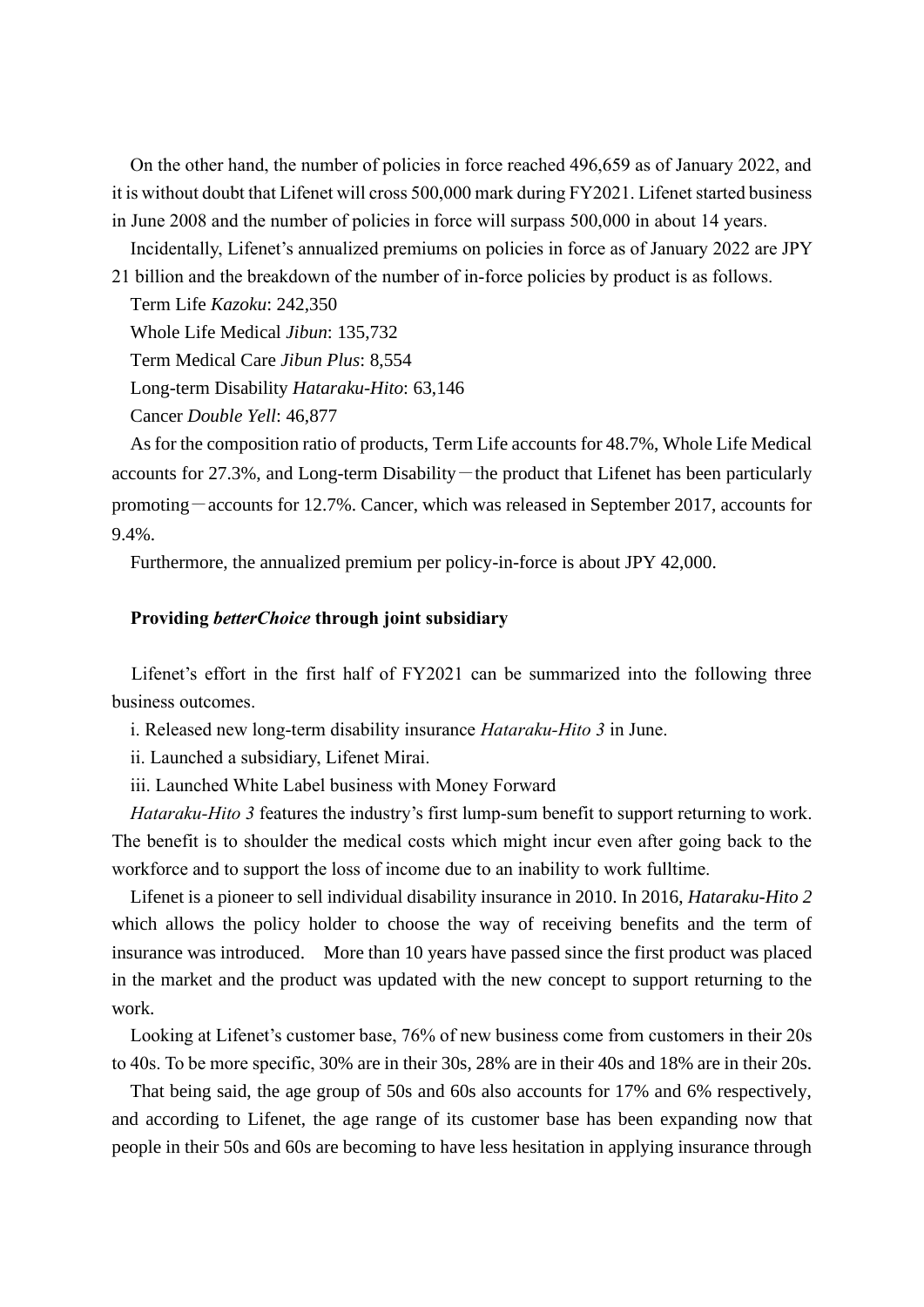online.

In addition, it should be noted that 53% of those new customers actually purchased life insurance for the first time. From FY2019 to FY2020, customer needs for reviewing existing insurance policies increased, such that 23% are those who switched from other life insurance companies and 18% are those who purchased as a supplement to existing insurance policies purchased from other life insurance companies.

The opening of a new subsidiary company, LIFENET MIRAI Inc., has been drawing attention as well. Lifenet Mirai is a joint venture with MILIZE Inc. and was established in May last year. MILIZE develops and operates the web platform *MILIZE* with a mission, restructuring finance with utilizing technologies.

The service brand name is *betterChoice* and the services to be provided include insurance comparison site, policy management and life plan proposal.

On the insurance comparison site, the products, such as dementia insurance that Lifenet doesn't cover, are offered by teaming up with group companies of major life insurance companies. Nonlife insurance products will be available on the website soon.

Lifenet Mirai aims to develop an online insurance platform; however, the company is also highly motivated to expand its range of products handled on the website into other areas than insurance as well in the future.

### **White Label Channel, a driving force of med to long term growth**

Not only Internet Channel but also White Label Channel has been taking on increasing importance in Lifenet's Channel strategy.

The strength of White Label business lies in its usage of the partner companies' large customer base and high brand power. Lifenet positions White Label as one of the important channels for its medium to long term growth and has high expectations to promote its sales toward boosting the growth of new business performance with the partner companies.

Lifenet with a telecommunication company KDDI Corporation released its very first White Label life insurance product, *au Life Insurance* in December 2016. KDDI's customer base is about 27 million.

Following, Lifenet teamed up with a retailing company Seven Financial Service Co., Ltd., and released White Label product, *Seven Financial Service Life Insurance* in April 2020. Seven Financial Service's customer base is about 72 million.

With the white label business with Money Forward Inc., which was started in July last year, the services to review insurance policies are provided to the users of *Money Forward Fixed Cost Review* service provided by Money Forward. Users may take out *Maney Forward Life*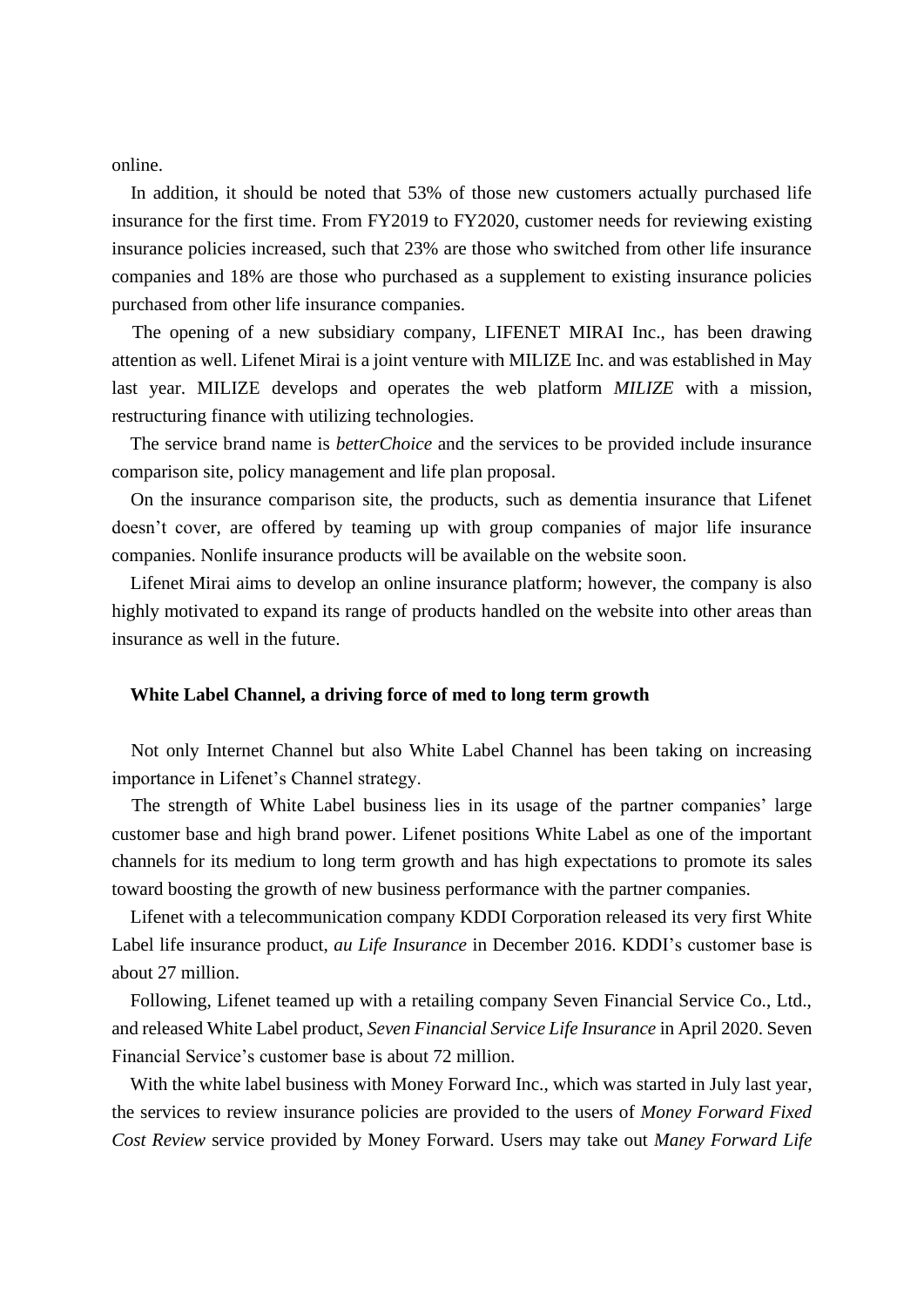*Insurance* through online.

"In order to successfully lead customers from online services to insurance contracts, designing a better customer experience is important. We have just started and haven't seen any results yet. We'd like to polish our customer experience with Money Forward," says Lifenet.

Life insurance review services through *Money Forward Fixed Cost Review* is the second service followed by electricity bill review services. An online services provider, Money Forward's customer base is about 12 million.

For the direct Internet sales channel branding, a brand awareness is one of the important KPIs, and the investment centered on mass advertising will be a brand equity that will contribute to the new business acquisition, according to Lifenet. As a matter of fact, its brand awareness has increased to 50%.

## **Proactively investing on customer experience innovation**

Lifenet increased its capital through an overseas public offering two years in a row, in July 2020 and September 2021. The raised capital amounts are JPY13.8 billion and JPY 9.7 billion, respectively.

The fund was used for 1. System development for products and services responding to changes, 2. Strengthening business alliances, and 3. New business to build an online platform for life insurance.

Regarding the direct Internet sales channel, Lifenet will mainly develops UI (User Interface)/UX (User Experience) with a fucus on customer touch points by the end of FY2021 and from FY 2022 onwards, it will proactively invest in the back-end infrastructure.

By so doing, innovation of Customer Experience, or CX, by improving the efficiency of data analysis and optimizing customer touch points, and reducing operational costs by improving efficiency of infrastructural costs will be executed.

The motive behind the aggressive investment is the business forecast of the increasing needs for online life insurance.

The latest result of *National Field Survey on Life Insurance* conducted by Japan Institute of Life Insurance were announced in September last year.

Consumer intention to take out insurance through online has been gradually increasing as the survey result shows that the rate is 17.4%; however, when it comes to the actual insurance purchase rate through online, it stands at only 4.0%. Being that said, both numbers went upward compared with the survey conducted three years ago as both numbers were 12.5% and 3.3%, respectively back then. The data is a source of confidence for Lifenet that online life insurance market has a huge potential to grow.